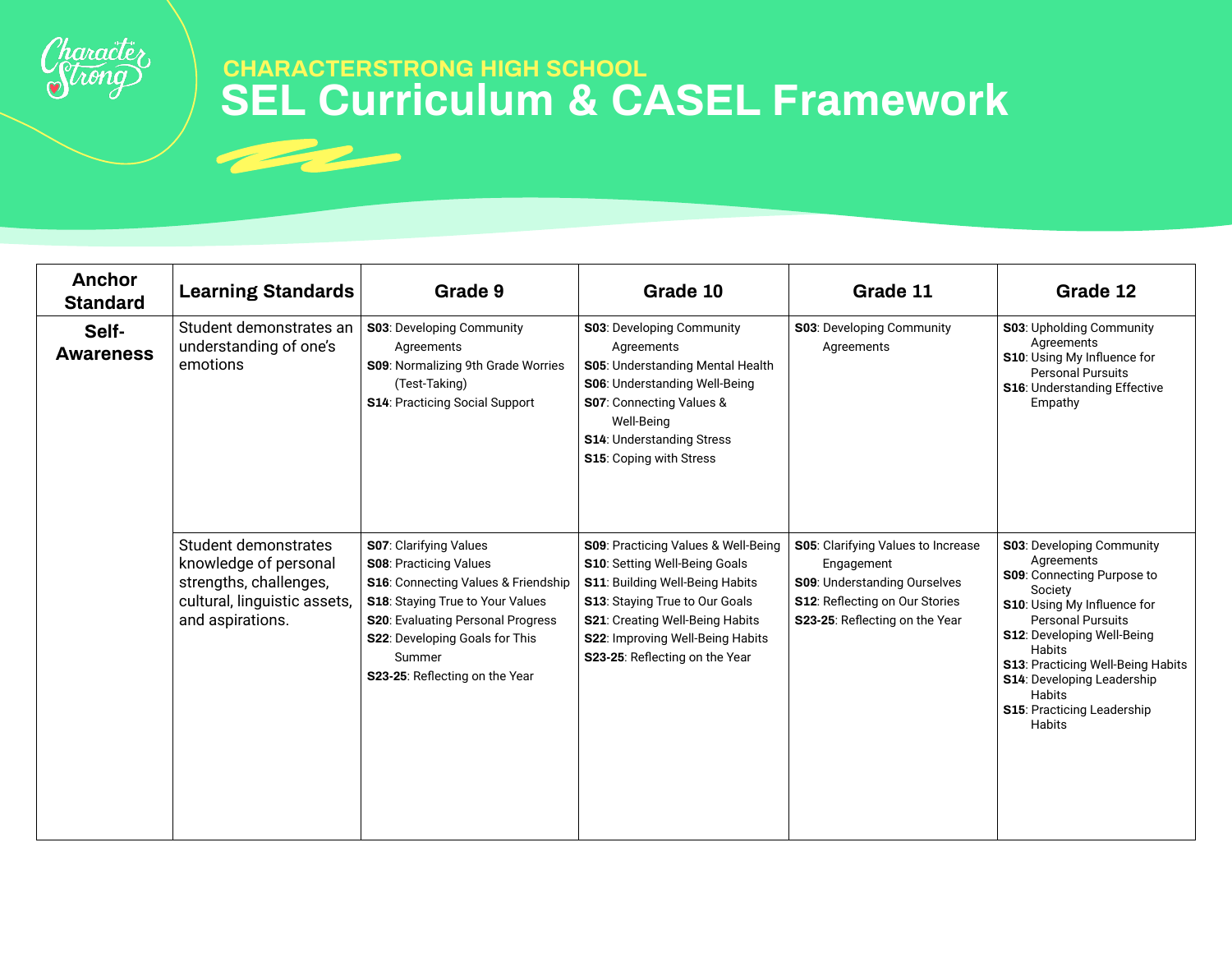

| <b>Anchor</b><br><b>Standard</b> | <b>Learning Standards</b>                                                                 | Grade 9                                                                                             | Grade 10                                                                                                          | Grade 11                                                                                                                                                                                                                                                                                                                                                                                                                                         | Grade 12                                                                                                                                                                                                                                                                                                                              |
|----------------------------------|-------------------------------------------------------------------------------------------|-----------------------------------------------------------------------------------------------------|-------------------------------------------------------------------------------------------------------------------|--------------------------------------------------------------------------------------------------------------------------------------------------------------------------------------------------------------------------------------------------------------------------------------------------------------------------------------------------------------------------------------------------------------------------------------------------|---------------------------------------------------------------------------------------------------------------------------------------------------------------------------------------------------------------------------------------------------------------------------------------------------------------------------------------|
| Self-<br><b>Awareness</b>        | Student demonstrates<br>awareness of<br>personal rights and<br>responsibilities.          | S18: Staying True to Your Values                                                                    | S09: Practicing Values & Well-Being                                                                               | <b>S04: Upholding Community</b><br>Agreements<br>S06: Practicing Values to Increase<br>Engagement<br>S07: Understanding Well-Being<br>S08: Examining Mental Health<br>Myths<br><b>S13: Assessing Individual Barriers</b><br>to Belonging<br>S14: Assessing School Barriers to<br>Belonging<br><b>S15:</b> Clarifying School Barriers to<br>Belonging<br><b>S21:</b> Developing Habits for<br>Belonging<br>S22: Improving Habits for<br>Belonging | S05: Defining Leadership<br>S06: Connecting Values &<br>Leadership<br>S07: Practicing Values as<br>Leaders<br>S08: Connecting Purpose to<br>Academics<br>S09: Connecting Purpose to<br>Society<br>S10: Using My Influence for<br><b>Personal Pursuits</b><br>S14: Developing Leadership<br>Habits<br>S15: Practicing Leadership Habit |
|                                  | Student demonstrates an<br>awareness of when help<br>is needed and who can<br>provide it. | S04: Upholding Community<br>Agreements<br>S13: Understanding Social Support<br>S19: Asking for Help | S04: Upholding Community<br>Agreements<br>S08: Clarifying Values & Well-Being<br>S22: Improving Well-Being Habits | S16-20: Dismantling Barriers to<br>Belonging<br>S21: Developing Habits for<br>Belonging<br><b>S22: Improving Habits for</b><br>Belonging                                                                                                                                                                                                                                                                                                         | S10: Using My Influence for<br><b>Personal Pursuits</b><br>S17: Expanding Our Circle of<br>Empathy<br>S19-20: Leaving a Legacy                                                                                                                                                                                                        |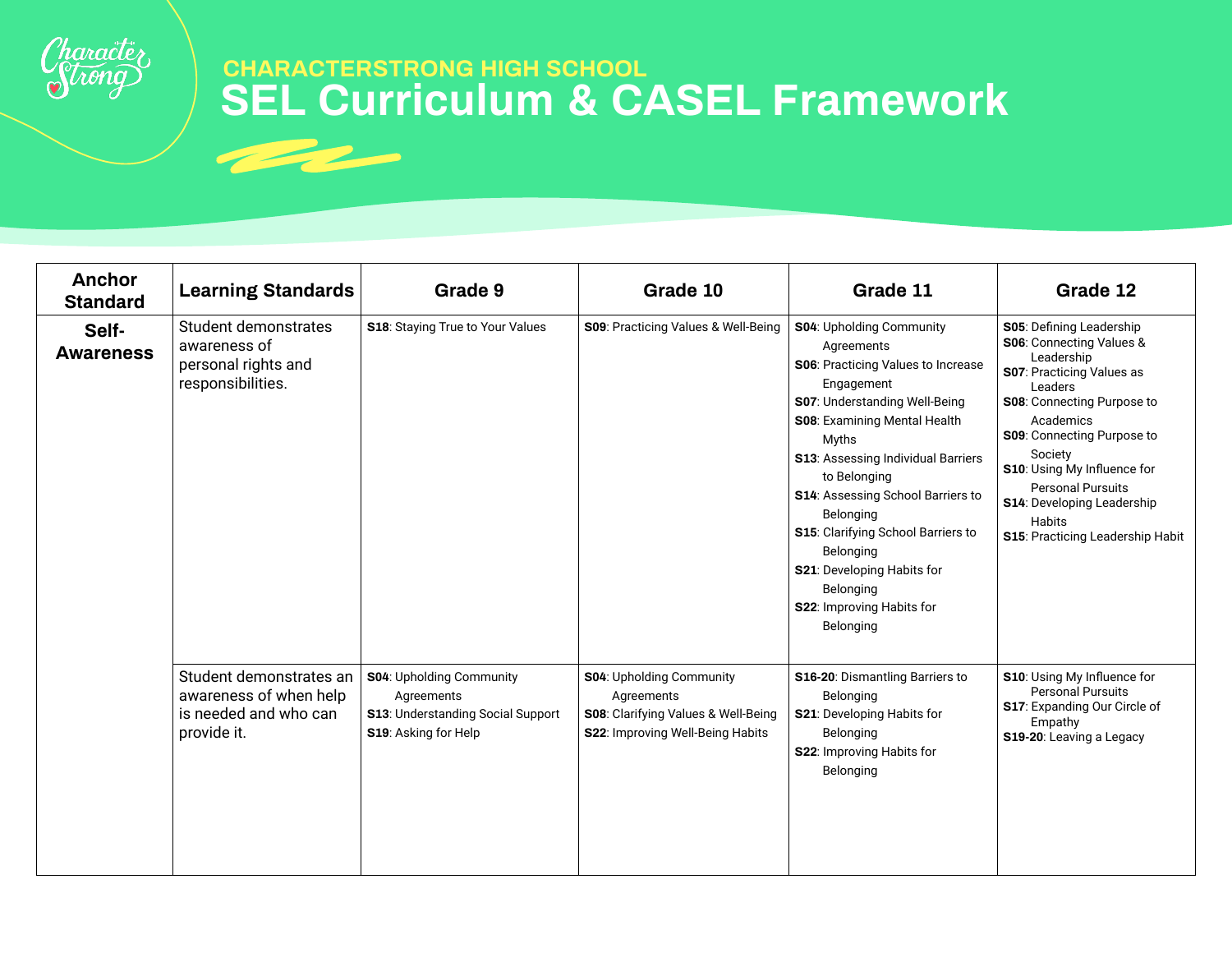

| <b>Anchor</b><br><b>Standard</b> | <b>Learning Standards</b>                                                                                                                 | Grade 9                                                                                                                                                                                                                                                            | Grade 10                                                                                                                                                                                                                                                                                                                                                                   | Grade 11                                                                                                                                                                                                                                         | Grade 12                                                                                                                                                                                                                                                                                                                                                        |
|----------------------------------|-------------------------------------------------------------------------------------------------------------------------------------------|--------------------------------------------------------------------------------------------------------------------------------------------------------------------------------------------------------------------------------------------------------------------|----------------------------------------------------------------------------------------------------------------------------------------------------------------------------------------------------------------------------------------------------------------------------------------------------------------------------------------------------------------------------|--------------------------------------------------------------------------------------------------------------------------------------------------------------------------------------------------------------------------------------------------|-----------------------------------------------------------------------------------------------------------------------------------------------------------------------------------------------------------------------------------------------------------------------------------------------------------------------------------------------------------------|
| Self-<br><b>Management</b>       | Student demonstrates<br>the skills to manage and<br>express one's emotions,<br>thoughts, impulses, and<br>stress in constructive<br>ways. | <b>S06: Understanding Values</b><br>S13: Understanding Social Support<br><b>S14: Practicing Social Support</b><br>S19: Asking for Help                                                                                                                             | <b>S03</b> : Developing Community<br>Agreements<br>S05: Understanding Mental Health<br><b>S06: Understanding Well-Being</b><br>S07: Connecting Values & Well-<br>Being<br>S08: Clarifying Values & Well-Being<br><b>S14: Understanding Stress</b><br><b>S15: Coping with Stress</b>                                                                                        | S05: Clarifying Values to Increase<br>Engagement<br><b>S06</b> : Practicing Values to Increase<br>Engagement<br>S13: Assessing Individual Barriers<br>to Belonging<br><b>S14: Assessing School Barriers to</b><br>Belonging                      | <b>S03</b> : Developing Community<br>Agreements<br><b>S04: Upholding Community</b><br>Agreements<br><b>S07: Practicing Values as</b><br>Leaders<br><b>S13: Practicing Well-Being Habits</b><br><b>S16: Understanding Effective</b><br>Empath                                                                                                                    |
|                                  | Student demonstrates<br>the skills to set, monitor,<br>adapt, achieve, and<br>evaluate goals.                                             | S07: Clarifying Values<br><b>S08: Practicing Values</b><br>S16: Connecting Values & Friendship<br>S18: Staying True to Your Values<br>S20: Evaluating Personal Progress<br><b>S21</b> : Developing Goals for Next Year<br>S22: Developing Goals for This<br>Summer | <b>S04: Upholding Community</b><br>Agreements<br>S09: Practicing Values & Well-Being<br>S10: Setting Well-Being Goals<br><b>S11: Building Well-Being Habits</b><br><b>S12: Identifying Obstacles to Well-</b><br>Being<br>S13: Staying True to Our Goals<br>S21: Creating Well-Being Habits<br><b>S22: Improving Well-Being Habits S</b><br>S23-25: Reflecting on the Year | <b>S03</b> : Developing Community<br>Agreements<br>S04: Upholding Community<br>Agreements<br>S07: Understanding Well-Being<br>S08: Examining Mental Health<br>Myths<br>S21: Developing Habits for<br>Belonging<br>S23-25: Reflecting on the Year | S05: Defining Leadership<br>S06: Connecting Values &<br>Leadership<br>S10: Using My Influence for<br><b>Personal Pursuits</b><br><b>S12: Developing Well-Being</b><br><b>Habits</b><br><b>S13: Practicing Well-Being Habits</b><br><b>S14: Developing Leadership</b><br><b>Habits</b><br>S15: Practicing Leadership<br><b>Habits</b><br><b>S25: Reflections</b> |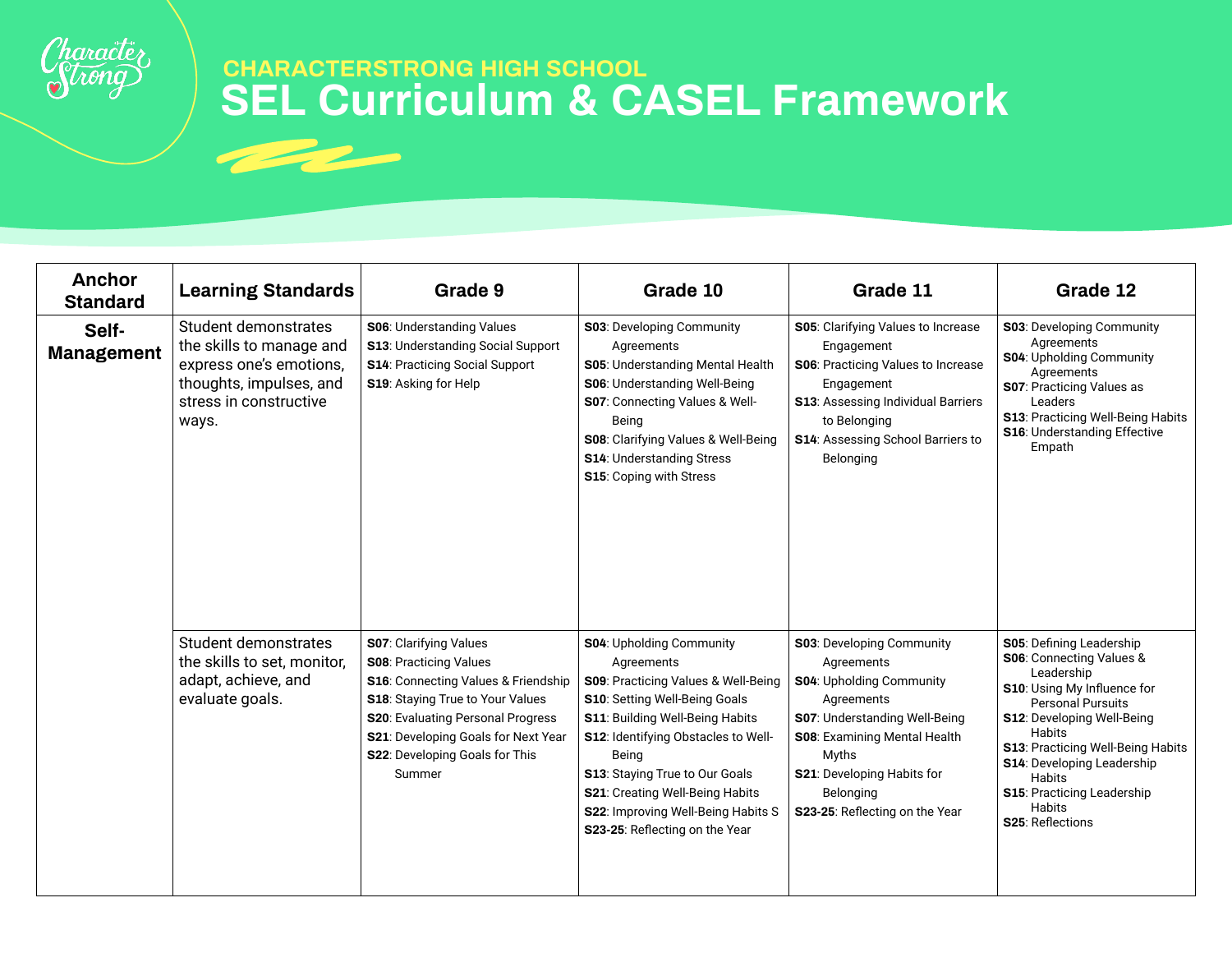

| <b>Anchor</b><br><b>Standard</b>  | <b>Learning Standards</b>                                                                                               | Grade 9                                                                                                                                                                                                                                                                                                        | Grade 10                                                                                                                                                                                                                                                                                                                                                     | Grade 11                                                                                                                                                                                                                                                                                                                                                    | Grade 12                                                                                                                                                                                 |
|-----------------------------------|-------------------------------------------------------------------------------------------------------------------------|----------------------------------------------------------------------------------------------------------------------------------------------------------------------------------------------------------------------------------------------------------------------------------------------------------------|--------------------------------------------------------------------------------------------------------------------------------------------------------------------------------------------------------------------------------------------------------------------------------------------------------------------------------------------------------------|-------------------------------------------------------------------------------------------------------------------------------------------------------------------------------------------------------------------------------------------------------------------------------------------------------------------------------------------------------------|------------------------------------------------------------------------------------------------------------------------------------------------------------------------------------------|
| <b>Social</b><br><b>Awareness</b> | Student demonstrates<br>empathy for other<br>people's emotions,<br>perspectives, cultures,<br>languages, and histories. | S04: Upholding Community<br>Agreements<br>S09: Normalizing 9th Grade Worries<br>(Test-Taking)<br>S10: Developing Supportive<br>Friendships<br><b>S11: Practicing Perspective-Taking</b><br>S13: Understanding Social Support<br><b>S14: Practicing Social Support</b><br><b>S17: Giving Support to Friends</b> | S04: Upholding Community<br>Agreements<br>S15: Coping with Stress                                                                                                                                                                                                                                                                                            | S04: Upholding Community<br>Agreements<br>S07: Understanding Well-Being<br>S09: Understanding Ourselves<br>S12: Reflecting on Our Stories<br><b>S13: Assessing Individual Barriers</b><br>to Belonging<br>S14: Assessing School Barriers to<br>Belonging<br>S15: Clarifying School Barriers to<br>Belonging<br>S16-20: Dismantling Barriers to<br>Belonging | S08: Connecting Purpose to<br>Academics<br>S11: Using My Influence for<br><b>Selfless Pursuits</b><br>S16: Understanding Effective<br>Empathy<br>S17: Expanding Our Circle of<br>Empathy |
|                                   | Student contributes<br>productively to one's<br>school, workplace, and<br>community.                                    | S05: Normalizing 9th Grade Worries                                                                                                                                                                                                                                                                             | <b>S04: Upholding Community</b><br>Agreements<br>S09: Practicing Values & Well-Being<br>S10: Setting Well-Being Goals<br>S11: Building Well-Being Habits<br><b>S12: Identifying Obstacles to Well-</b><br>Being<br>S13: Staying True to Our Goals<br>S21: Creating Well-Being Habits<br>S22: Improving Well-Being Habits S<br>S23-25: Reflecting on the Year | <b>S03: Developing Community</b><br>Agreements<br>S09: Understanding Ourselves<br>S14: Assessing School Barriers to<br>Belonging<br>S15: Clarifying School Barriers to<br>Belonging<br>S16-20: Dismantling Barriers to<br>Belonging<br>S21: Developing Habits for<br>Belonging<br>S22: Improving Habits for<br>Belonging                                    | S04: Upholding Community<br>Agreements<br><b>S05: Defining Leadership</b><br>S11: Using My Influence for<br><b>Selfless Pursuits</b>                                                     |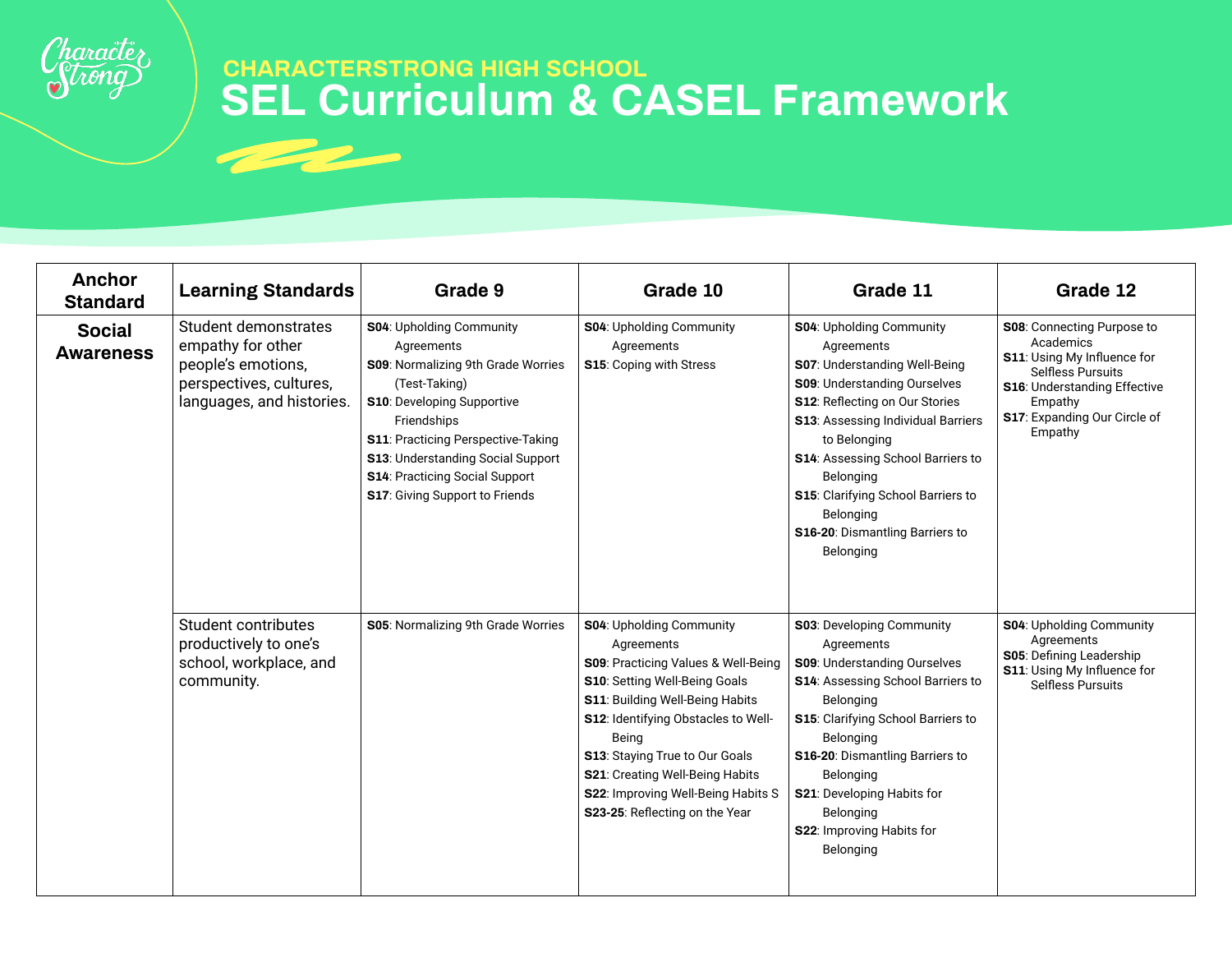

| <b>Anchor</b><br><b>Standard</b>  | <b>Learning Standards</b>                                                                                  | Grade 9                                                                                                                                               | Grade 10                                                                                                                                              | Grade 11                                                                                                                                                                                                                                    | Grade 12                                                                                                                                                                                                                                  |
|-----------------------------------|------------------------------------------------------------------------------------------------------------|-------------------------------------------------------------------------------------------------------------------------------------------------------|-------------------------------------------------------------------------------------------------------------------------------------------------------|---------------------------------------------------------------------------------------------------------------------------------------------------------------------------------------------------------------------------------------------|-------------------------------------------------------------------------------------------------------------------------------------------------------------------------------------------------------------------------------------------|
| <b>Social</b><br><b>Awareness</b> | Student demonstrates an<br>awareness and respect<br>for one's similarities and<br>differences with others. | <b>S03</b> : Developing Community<br>Agreements<br><b>S11: Practicing Perspective-Taking</b><br>S15: Strengthening Empathy with<br>Perspective-Taking |                                                                                                                                                       | S12: Reflecting on Our Stories<br><b>S13: Assessing Individual Barriers</b><br>to Success<br>S14: Assessing School Barriers to<br>Belonging<br>S15: Clarifying School Barriers to<br>Belonging<br>S21: Developing Habits for<br>Belonging   | <b>S03: Developing Community</b><br>Agreements<br>S11: Using My Influence for<br><b>Selfless Pursuits</b><br>S17: Expanding Our Circle of<br>Empathy                                                                                      |
|                                   | Student recognizes<br>leadership capacity in<br>themselves and others.                                     | S19: Asking for Help                                                                                                                                  | <b>S03</b> : Developing Community<br>Agreements<br>S16-20: Promoting Well-Being<br>S22: Improving Well-Being Habits<br>S24-25: Reflecting on the Year | S08: Examining Mental Health<br><b>Myths</b><br>S14: Assessing School Barriers to<br>Belonging<br>S15: Clarifying School Barriers to<br>Belonging<br>S16-20: Dismantling Barriers to<br>Belonging<br>S22: Improving Habits for<br>Belonging | S06: Connecting Values and<br>Leadership<br>S11: Using My Influence For<br><b>Selfless Pursuits</b><br>S14: Developing Leadership<br>Habits<br>S15: Practicing Leadership<br>Habits<br>S19: Leaving A Legacy (School)<br>S25: Reflections |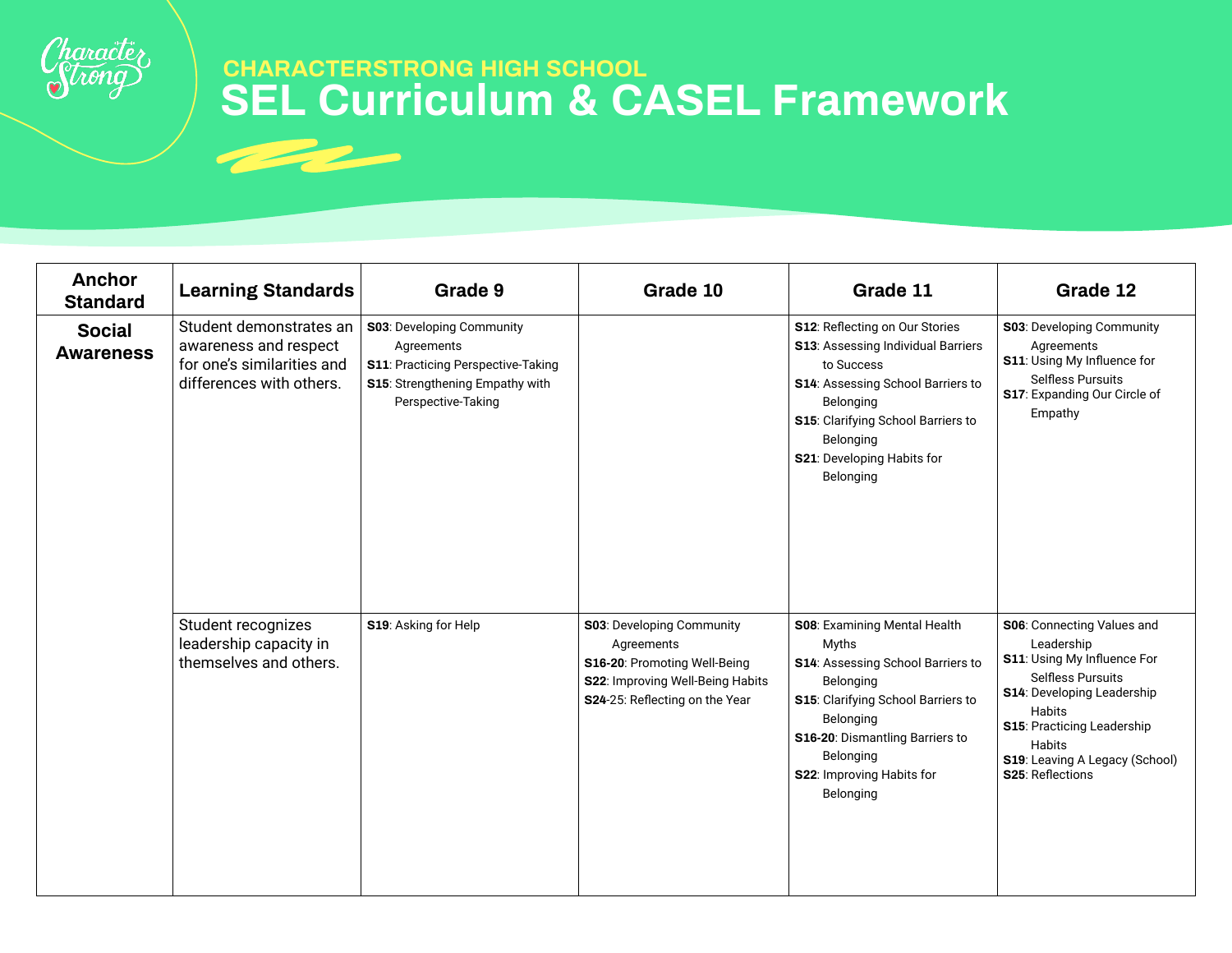

| Anchor<br><b>Standard</b>     | <b>Learning Standards</b>                                                                                                                                          | Grade 9                                                                                                                                                                                                                        | Grade 10                                                                                            | Grade 11                                                                                                                                                                                                                                                                        | Grade 12                                                                                                                                                                                                                                          |
|-------------------------------|--------------------------------------------------------------------------------------------------------------------------------------------------------------------|--------------------------------------------------------------------------------------------------------------------------------------------------------------------------------------------------------------------------------|-----------------------------------------------------------------------------------------------------|---------------------------------------------------------------------------------------------------------------------------------------------------------------------------------------------------------------------------------------------------------------------------------|---------------------------------------------------------------------------------------------------------------------------------------------------------------------------------------------------------------------------------------------------|
| Relationship<br><b>Skills</b> | Student uses a range of<br>communication skills to<br>interact effectively with<br>individuals of diverse<br>backgrounds, abilities,<br>languages, and lifestyles. | S05: Normalizing 9th Grade Worries<br><b>S10: Developing Supportive</b><br>Friendships<br><b>S11: Practicing Perspective-Taking</b><br>S14: Practicing Social Support<br>S15: Strengthening Empathy with<br>Perspective-Taking | <b>S04: Upholding Community</b><br>Agreements                                                       | S04: Upholding Community<br>Agreements<br>S21: Developing Habits for<br>Belonging                                                                                                                                                                                               | S03: Developing Community<br>Agreements<br>S18: Developing a Critical<br>Consciousness<br>S21-22: Working Together<br>(Community)                                                                                                                 |
|                               | Student cultivates<br>constructive<br>relationships with<br>individuals of diverse<br>backgrounds, abilities,<br>languages, and lifestyles.                        | <b>S08: Practicing Values</b><br><b>S10: Developing Supportive</b><br>Friendships<br>S15: Strengthening Empathy with<br>Perspective-Taking                                                                                     | <b>S01</b> : Building Connections<br><b>S02: Building Community</b><br>S16-20: Promoting Well-Being | <b>S01</b> : Building Connections<br><b>S02: Building Community</b><br><b>S13: Assessing Individual Barriers</b><br>to Belonging<br>S14: Assessing School Barriers to<br>Belonging<br>S15: Clarifying School Barriers to<br>Belonging<br>S22: Improving Habits for<br>Belonging | <b>S01: Building Connections</b><br><b>S02: Building Community</b><br>S04: Upholding Community<br>Agreements<br>S17: Expanding Our Circle of<br>Empathy<br>S18: Developing a Critical<br>Consciousness<br>S21-22: Working Together<br>(Community) |
|                               | Student demonstrates<br>the skills to respectfully<br>engage in and resolve<br>interpersonal conflicts in<br>various contexts.                                     | <b>S01: Building Connections</b><br><b>S02: Building Community</b>                                                                                                                                                             | <b>S03</b> : Developing Community<br>Agreements<br>S16-20: Promoting Well-Being                     | <b>S03</b> : Developing Community<br>Agreements<br>S15: Clarifying School Barriers to<br>Belonging<br>S16-20: Dismantling Barriers to<br>Belonging                                                                                                                              | S05: Defining Leadership<br>S18: Developing a Critical<br>Consciousness<br>S21-22: Working Together<br>(Community)                                                                                                                                |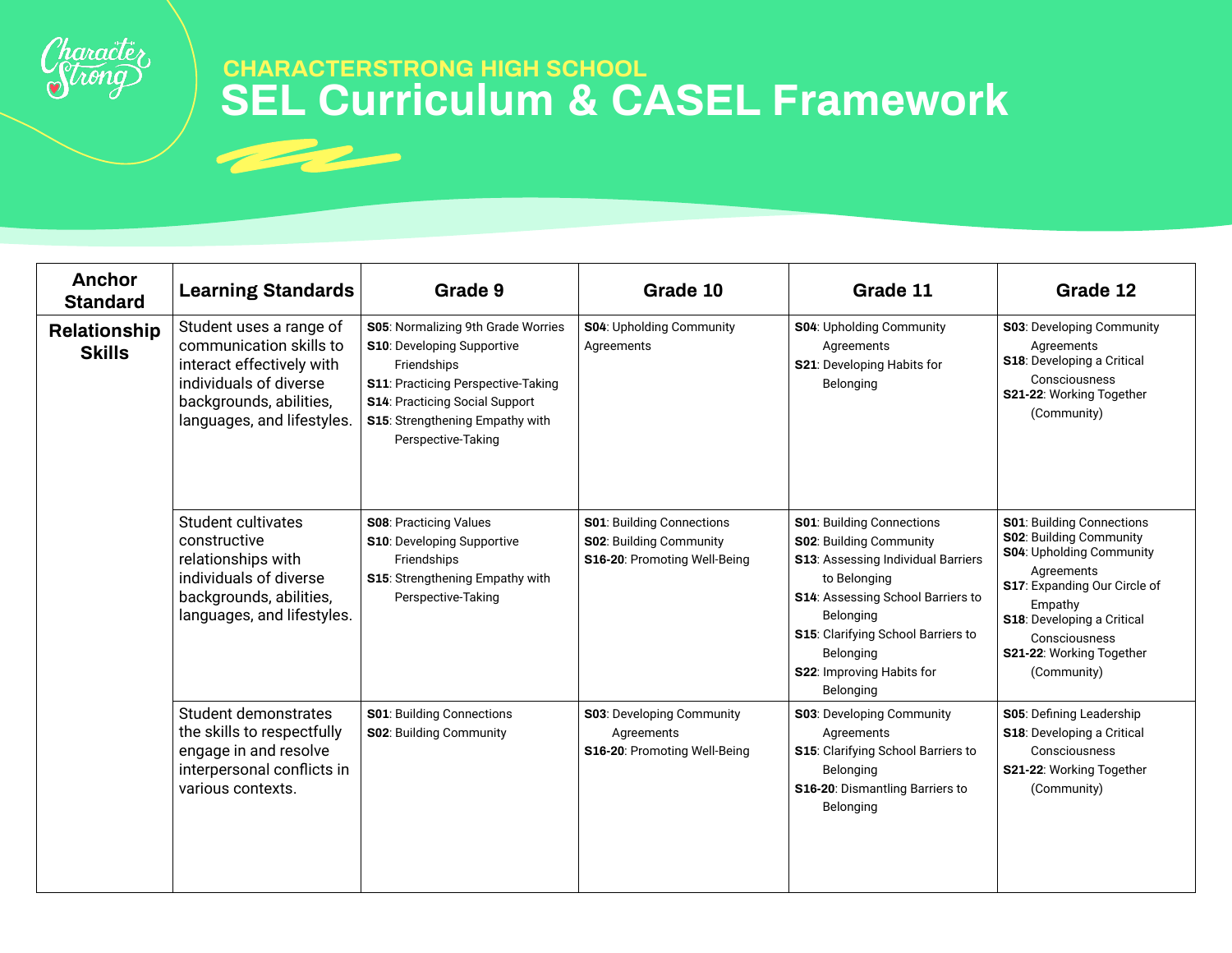

| <b>Anchor</b><br><b>Standard</b>                        | <b>Learning Standards</b>                                                                          | Grade 9                                                                                                                                                         | Grade 10                                                                                                                                                                                                                    | Grade 11                                                                                                                                                                                                                                                                                                                                                                | Grade 12                                                                                                                                                                                                                                            |
|---------------------------------------------------------|----------------------------------------------------------------------------------------------------|-----------------------------------------------------------------------------------------------------------------------------------------------------------------|-----------------------------------------------------------------------------------------------------------------------------------------------------------------------------------------------------------------------------|-------------------------------------------------------------------------------------------------------------------------------------------------------------------------------------------------------------------------------------------------------------------------------------------------------------------------------------------------------------------------|-----------------------------------------------------------------------------------------------------------------------------------------------------------------------------------------------------------------------------------------------------|
| <b>Responsible</b><br><b>Decision-</b><br><b>Making</b> | Student considers the<br>well-being of self and<br>others when making<br>decisions.                | <b>S14: Practicing Social Support</b><br>S17: Giving Support to Friends<br>S18: Staying True to Your Values<br>S19: Asking for Help                             | S11: Building Well-Being Habits<br><b>S12: Identifying Obstacles to</b><br>Well-Being<br><b>S14: Understanding Stress</b><br>S15: Coping with Stress<br>S21: Creating Well-Being Habits<br>S22: Improving Well-Being Habits | S13: Assessing Individual Barriers<br>to Belonging<br><b>S14: Assessing School Barriers to</b><br>Belonging<br>S15: Clarifying School Barriers to<br>Belonging<br><b>S16: Dismantling Barriers to</b><br>Belonging<br><b>S17-20: Dismantling Barriers to</b><br>Well-Being<br><b>S21</b> : Developing Habits for<br>Belonging<br>S22: Improving Habits for<br>Belonging | S12: Developing Well-Being<br>Habits<br>S13: Practicing Well-Being Habits<br>S14: Developing Leadership<br>Habits<br><b>S15: Practicing Leadership</b><br>Habits<br>S19-20: Leaving a Legacy<br>(School)<br>S23-24: Bettering Our World<br>(Global) |
|                                                         | Student uses a<br>systematic approach<br>to decision making in a<br>variety of situations.         | <b>S03</b> : Developing Community<br>Agreements<br><b>S04: Upholding Community</b><br>Agreements<br>S12: Coping with Stress<br>S18: Staying True to Your Values | S07: Connecting Values & Well-<br>Being<br>S08: Clarifying Values & Well-Being<br>S13: Staying True to Our Goals                                                                                                            | S06: Practicing Values to Increase<br>Engagement<br>S15: Clarifying School Barriers to<br>Belonging                                                                                                                                                                                                                                                                     |                                                                                                                                                                                                                                                     |
|                                                         | Student applies problem-<br>solving skills to engage<br>responsibly in a variety of<br>situations. | <b>S06: Understanding Values</b><br>S12: Coping with Stress<br><b>S14: Practicing Social Support</b><br>S19: Asking for Help                                    | S12: Identifying Obstacles to Well-<br>Being<br><b>S13: Staying True to Our Goals</b><br>S17-21: Promoting Well-Being                                                                                                       | S05: Clarifying Values to Increase<br>Engagement<br>S14: Assessing School Barriers to<br>Belonging<br>S15: Clarifying School Barriers to<br>Belonging<br>S16-20: Dismantling Barriers to<br>Belonging<br><b>S21</b> : Developing Habits for<br>Belonging                                                                                                                | <b>S02: Building Community</b><br>S06: Connecting Values &<br>Leadership<br><b>S07: Practicing Values as</b><br>Leaders<br>S08: Connecting Purpose to<br>Academics<br>S19: Leaving a Legacy (School)                                                |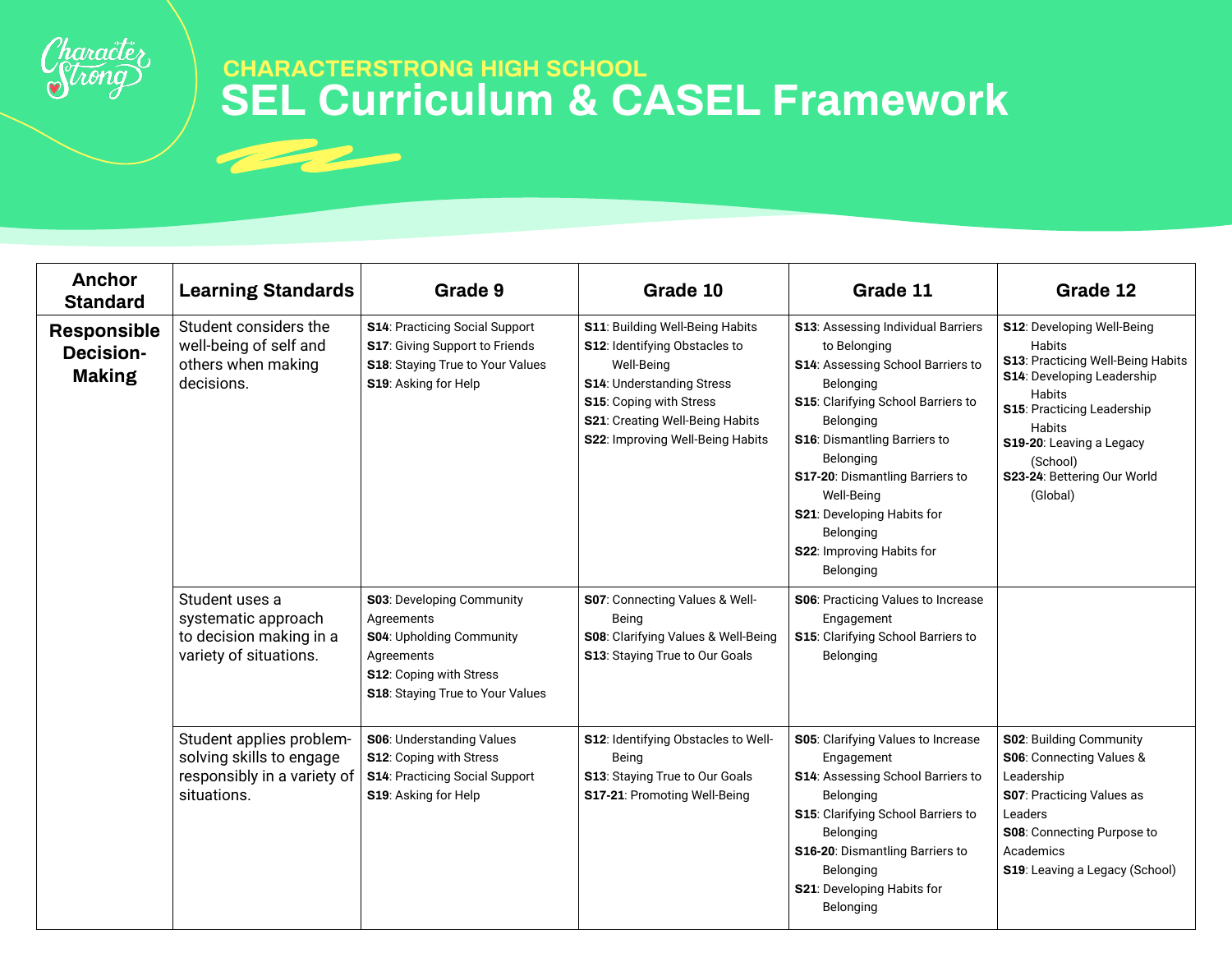

# **SEL Curriculum & ASCA Standards CHARACTERSTRONG HIGH SCHOOL**

| Category                           | <b>Standards</b>                                                                                                                      | Grade 9                                                                                                             | Grade 10                                                                                                                                                       | Grade 11                                                                                                                                                       | Grade 12                                                                                                                                                                                                             |
|------------------------------------|---------------------------------------------------------------------------------------------------------------------------------------|---------------------------------------------------------------------------------------------------------------------|----------------------------------------------------------------------------------------------------------------------------------------------------------------|----------------------------------------------------------------------------------------------------------------------------------------------------------------|----------------------------------------------------------------------------------------------------------------------------------------------------------------------------------------------------------------------|
| <b>Mindset</b><br><b>Standards</b> | M1: Belief in development<br>of whole self, including a<br>healthy balance of mental,<br>social/emotional, and<br>physical well-being | <b>S06: Understanding Values</b>                                                                                    | S05: Understanding Mental Health<br>S06: Understanding Well-Being<br>S08: Clarifying Values & Well-Being                                                       | S07: Understanding Well-Being<br>S08: Examining Mental Health<br><b>Myths</b>                                                                                  |                                                                                                                                                                                                                      |
|                                    | M2: Self-confidence in<br>ability to succeed                                                                                          | <b>S03: Developing Community</b><br>Agreements<br><b>S04: Upholding Community</b><br>Agreements                     | S07: Connecting Values & Well-<br>Being<br>S08: Clarifying Values & Well-Being                                                                                 | S05: Clarifying Values to Increase<br>Engagement<br>S06: Practicing Values to Increase<br>Engagement                                                           | S06: Connecting Values &<br>Leadership<br><b>S07: Practicing Values as</b><br>Leaders                                                                                                                                |
|                                    | M3: Sense of belonging in<br>the school environment                                                                                   | <b>S01</b> : Building Connections<br><b>S02: Building Community</b>                                                 | <b>S01: Building Connections</b><br>S02: Building Community<br><b>S03: Developing Community</b><br>Agreements<br><b>S04: Upholding Community</b><br>Agreements | <b>S01: Building Connections</b><br><b>S02: Building Community</b><br><b>S03: Developing Community</b><br>Agreements<br>S04: Upholding Community<br>Agreements | <b>S01: Building Connections</b><br><b>S02: Building Community</b><br>S03: Developing Community<br>Agreements<br><b>S04: Upholding Community</b><br>Agreements                                                       |
|                                    | M4: Understanding that<br>postsecondary education<br>and life-long learning are<br>necessary for long-term<br>career success          |                                                                                                                     |                                                                                                                                                                |                                                                                                                                                                | S05: Defining Leadership<br><b>S08: Connecting Purpose to</b><br>Academics                                                                                                                                           |
|                                    | M5: Belief in using abilities<br>to their fullest to achieve<br>high-quality results and<br>outcomes                                  | S05: Normalizing 9th Grade<br>Worries (Belonging)<br><b>S07: Clarifying Values</b><br><b>S08: Practicing Values</b> | <b>S04: Upholding Community</b><br>Agreements                                                                                                                  | <b>S04: Upholding Community</b><br>Agreements<br>S05: Clarifying Values to<br>Increase Engagement<br><b>S06: Practicing Values to</b><br>Increase Engagement   | <b>S04: Upholding Community</b><br>Agreements<br><b>S05: Defining Leadership</b><br>S06: Connecting Values &<br>Leadership<br><b>S07: Practicing Values as</b><br>Leaders<br>S08: Connecting Purpose to<br>Academics |
|                                    | <b>M6:</b> Positive attitude toward<br>work and learning                                                                              |                                                                                                                     |                                                                                                                                                                |                                                                                                                                                                |                                                                                                                                                                                                                      |